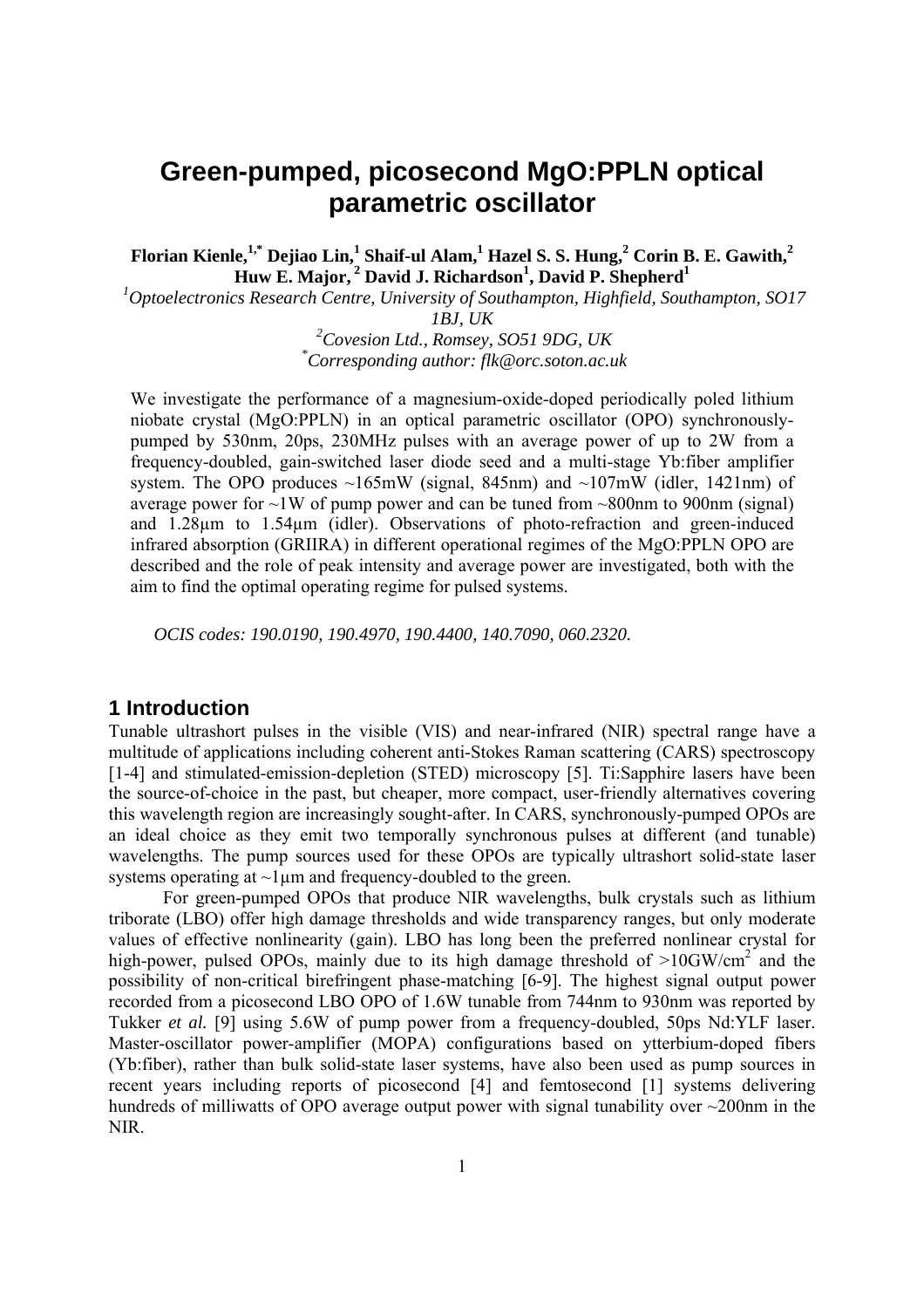Quasi-phase-matched (QPM) materials such as periodically-poled lithium niobate (PPLN), lithium tantalate (PPLT) and potassium titanyl phosphate (PPKTP) offer large nonlinear coefficients and are a popular choice for 1µm-pumped OPOs for mid-infrared (MIR) generation. However, in the presence of visible light, common QPM materials are more sensitive to optical damage mechanisms such as photo-refraction, GRIIRA, nonlinear absorption and/or greytracking, which at high pulse energies can result in reduced conversion efficiencies, degraded beam qualities, higher oscillation thresholds, temporal instabilities or even physical crystal damage. Photo-refractive effects cause a distorted refractive index profile [10-12]. High intensities in the VIS generate free charge carriers through photo-ionization and the associated electric field induces a refractive index distortion via the linear electro-optic effect. In the case of lithium niobate (LN), the induced absorption due to GRIIRA originates from color center creation, crystal impurities (mainly Fe-ions), intrinsic defects (Nb-ions occupying Li-ion sites) and the polaron effect [13-15]. Since the absorption of the NIR power grows quadratically with incident green power [13], GRIIRA can become a major problem when power-scaling OPOs. Furthermore, Hirohashi *et al.* report that both linear and nonlinear (e. g. two-photon) absorption, the latter especially in picosecond experiments, can occur in ferroelectric materials such as LN [15]. Impurities and defects can lead to linear absorption, whereas nonlinear absorption is possible because of the specific band gap of ferroelectrics. In any case, the absorbed energy leads to thermal lensing and consequently resonator instability and degraded beam quality.

With improved material properties and advanced fabrication techniques, photo-refraction and GRIIRA in LN can be reduced resulting in an increased damage threshold. To improve the performance of LN under the influence of high intensities in the VIS, a stoichiometric composition [12], where the concentration of Li- and Nb-ions is balanced, can be used. Alternatively, MgO-doping of congruent material, where Mg-ions replace Nb anti-site defects [16], has similar performance benefits. MgO:PPLN has been successfully used in green-pumped CW OPOs [17, 18] as well as in CW second-harmonic generation (SHG) experiments with green average powers of up to 3W for shorter periods of time [19] and 2.2W over more than 2000h [20]. However, due to the onset of photo-refraction and GRIIRA and the high peak powers, there has been limited research activity with ultrashort-pulsed, green-pumped OPOs based on LN. Some work with PPLN in the ultrashort-pulse regime has been carried out previously [21] resulting in the demonstration of ~2ps, 120MHz pulses at a quasi-CW power of 140mW with a total tuning range from 883nm to 1285nm using a mode-locked Nd:YLF laser and amplifier, whose output is frequency-doubled using LBO. However, to access higher peak powers in the kilowatt range from the amplifier,  $10\mu s$  / 2kHz pulses were sliced from the seed picosecond pulse train and therefore the average power into the crystal was  $50\times$  reduced. More recently, MgO:PPLN has been used in a picosecond, 80MHz, green-pumped OPO for CARS spectroscopy producing  $\sim$ 30mW of signal and  $\sim$ 30mW of idler power over a tunability range of 880nm to 1040nm and 1090nm to 1350nm, respectively [22].

LN remains an interesting candidate for green-pumped, ultrashort-pulse OPOs, because of the above-mentioned material improvements and its well-known attractive QPM properties (high effective nonlinear coefficient  $d_{\text{eff}} = 17 \text{pm/V}$  and designer phase-matching [23]), wellunderstood physical and optical properties, wide availability and low price. Previously, we have shown that MgO:PPLN is well suited for ultrashort OPOs pumped at 1um operating at high average powers  $>10W$  [24] and at high pulse energies  $>0.5\mu J$  [25]. In addition to this, experiments performed at Covesion Ltd. have demonstrated CW SHG with MgO:PPLN generating  $>2W$  of green ( $>200$ kW/cm<sup>2</sup>) without any impairments in performance over 2000h [20]. Consequently, we now want to investigate the optimal operation regime for MgO:PPLN when used in ultrashort-pulse, green-pumped OPOs.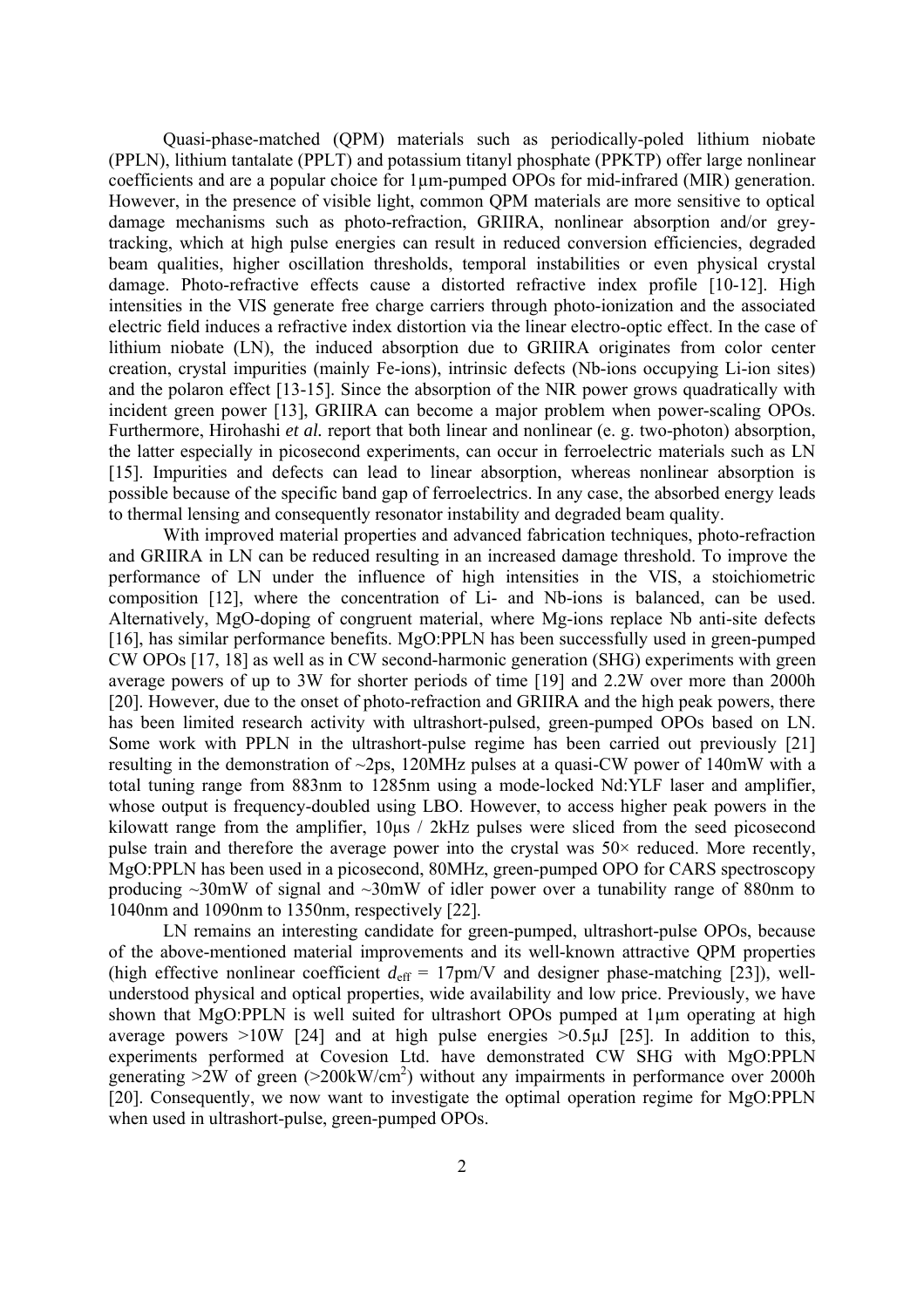In this contribution, we demonstrate an MgO:PPLN OPO synchronously pumped with 530nm, 20ps, 230MHz pulses from a frequency-doubled, fiber-amplified, gain-switched laser diode MOPA system producing  $\sim$ 270mW of combined output power for  $\sim$ 1W of pump power. We discuss the limiting effects of photo-refraction, GRIIRA and nonlinear absorption and their associated thresholds. We distinguish between optical damage, i.e. a reversible effect due to photo-refraction, and physical damage, i.e. an irreversible facet or bulk damage, and also show that the limitations are both intensity and average power based and hence quasi-CW modelocked operation is favored. The damage thresholds of LN vary largely in the literature (see for example [26]) and no safe operation regime can be clearly designated, particularly in the ultrashort-pulse regime. We would thus like to add information to this incomplete picture. The setups of pump source and OPO are described in section 2.A and 2.B, respectively, followed by the OPO experimental results in section 3.A and a discussion / analysis of the performance and damage issues of the MgO:PPLN crystal in section 3.B. Section 4 summarizes and concludes the findings.

# **2. Experimental setup**

# *A. Frequency-doubled, fiber-amplified, gain-switched laser diode pump source*

A schematic diagram of the MOPA pump source is shown in Fig. 1, which is very similar to the one described in detail in [27]. The seed source for the fiber amplifiers of the MOPA was a fiberpigtailed 1060nm Fabry-Perot laser diode (LD) that was gain-switched with a pulsed modulation current superimposed in a bias-tee with a DC current. A mode-selective grating and a chirped fiber Bragg grating (CFBG) were used to achieve self-seeding and to remove the inherent LD chirp, respectively. An electro-optic modulator (EOM) pulse picker was driven by a second pulse generator in order to control the pulse repetition rate over a wide range from ~115MHz to  $\sim$ 920MHz. The modulation signal at 920MHz from the first pulse generator (for gain-switching the LD) served as an external trigger signal for the second pulse generator that reduced this repetition rate by a selectable factor of 2, 4 or 8.

The amplification was performed in four polarization-maintaining Ytterbium-doped fiber (YDF) amplifier stages, where the fiberized optical isolators (OI) and the wavelength-multiplexers were also polarization-maintaining. The two pre-amplifiers used 3m-long, single-mode, Yb-doped, 5µm core (NA 0.13), 130µm cladding (NA 0.46), core-pumped fibers (PM-YDF-5/130, Nufern, East Granby, USA), pumped by 160mW, 975nm LDs in a forward and a bi-directional scheme, respectively. The third stage used the same type of fiber, but a 9m-long piece, which was backward clad-pumped by a 10W, 975nm LD. The final amplifier employed a 3.5m-long, largemode-area, Yb-doped, 25µm core (NA 0.06), 250µm cladding (NA 0.46), clad-pumped fiber (PLMA-YDF-25/250-VIII, Nufern, East Granby, USA), which was backward-pumped by a water-cooled, 160W, 975nm LD stack via a simple cylindrical lens combination and an aspherical lens, obtaining a launch efficiency >80% (the only free-space section of the entire MOPA). To ensure single-mode operation, the otherwise multi-mode YDF (*V*-number >4) was connected to the fiberized OI via a tapered splice  $[27]$  and coiled with a diameter of  $\sim$ 7.5cm.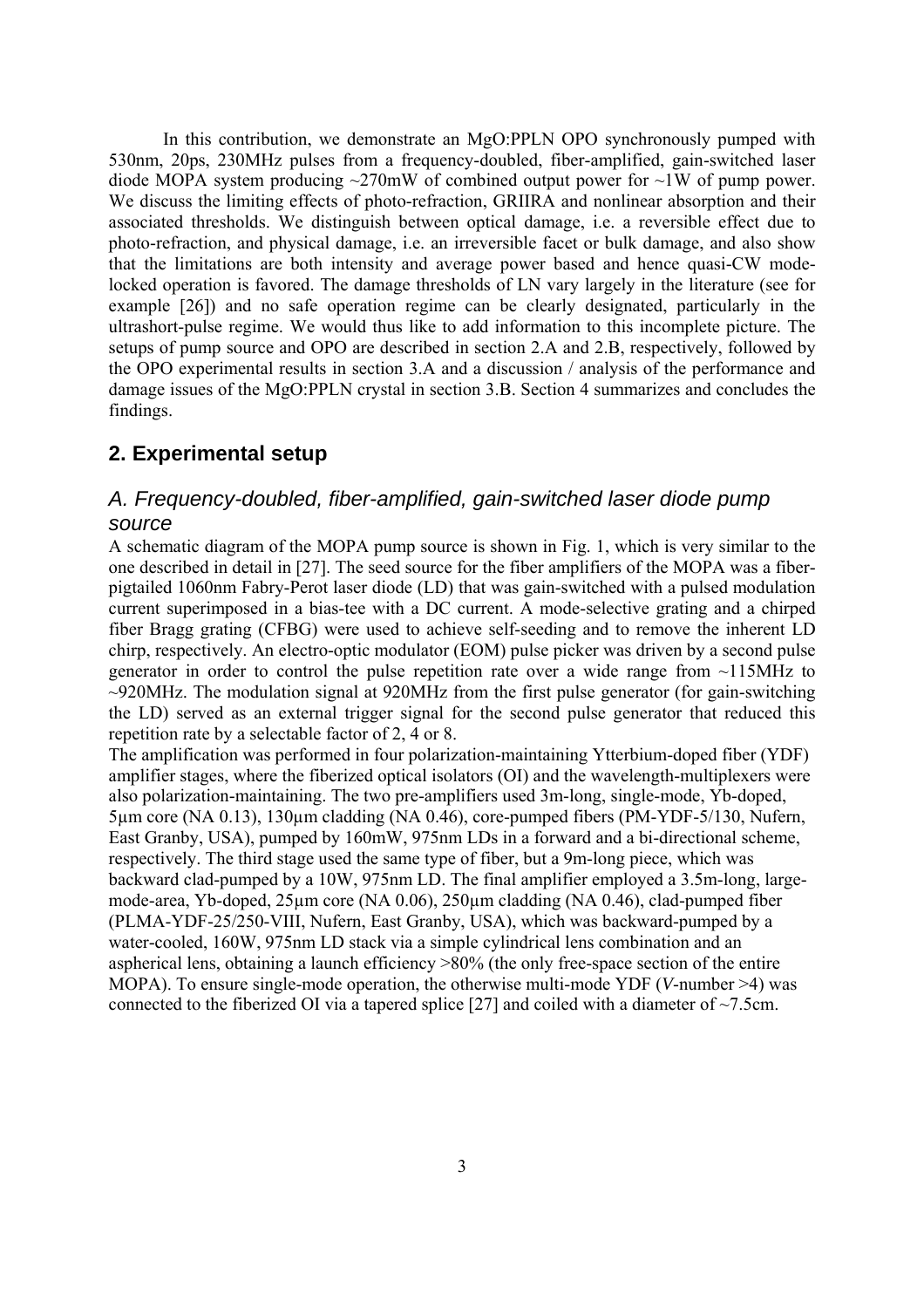

**Figure 1** Schematic diagram of the fiber-amplified gain-switched laser diode MOPA system including the LBO frequency-doubling arrangement.  $LD =$  laser diode, CFBG = chirped fiber Bragg grating,  $EOM =$  electro-optic modulator,  $YDF = Yt$ tterbium-doped fiber,  $DM =$ dichroic mirror, PBS = polarizing beamsplitter. All fibers, wavelength-division multiplexers and optical isolators were polarization-maintaining.

To prevent damage to the output facet and to avoid reflections coupling back into the fiber core, a 2mm-long, angle-polished, mode-expanding end-cap was spliced to the YDF. Dichroic mirrors (DM) were used to separate the pump and signal beams. A polarization extinction ratio of 13dB at the maximum power of ~78W was measured at the MOPA output. The signal beam polarization was controlled with a combination of a half-waveplate and a polarizing beamsplitter (PBS), which also served as a variable amplitude attenuator. The beam quality, also measured after the optical isolator, half-waveplate and PBS, was  $M^2 \sim 1.25$  at an average output power of 35W. The MOPA repetition rate was set to 230MHz, at which a maximum output power of  $\sim 90W$  before the optical isolator, half-waveplate and PBS was obtained, corresponding to  $\sim$ 78W at the MOPA output (pulse energy of 340nJ). The spectra measured at different output power levels did not exhibit significant amplified spontaneous emission (ASE) background with an optical signal-to-noise ratio of >35dB. However, self-phase modulation (SPM) led to a gradual increase of the bandwidth with increasing power. At low power, the FWHM bandwidth was 0.155nm and at the highest output power, the FWHM rose to 0.253nm corresponding to a bandwidth-limited pulse duration of  $\sim 6.5$ ps (assuming a Gaussian pulse) and therefore the measured  $\sim 20 \text{ps}$  pulses were approximately  $3 \times$  longer than the bandwidth limit.

 Frequency-doubling of the 1060nm MOPA output was performed in an AR-coated, 15×3×3mm3 LBO crystal (Newlight Photonics, Toronto, Canada) cut along the *x*-axis for type I non-critical phase-matching ( $\theta = 90^{\circ}$ ,  $\phi = 0^{\circ}$ ) at a temperature of 154.5°C. At the highest fundamental input power of 77.7W, 33W of second-harmonic power was obtained corresponding to a conversion efficiency of 42%.  $M^2$ -values of 1.65 and 1.79 in the crystal *z*- and *y*-axis, respectively, were measured. Spectra of the second-harmonic output at different power levels and with the FWHM denoted in brackets are plotted in Fig. 2. At the highest power of 33W, the FWHM was 0.117nm, which is  $\sim 6 \times$  bandwidth-limited assuming that the green pulses are also  $\sim$ 20ps in duration.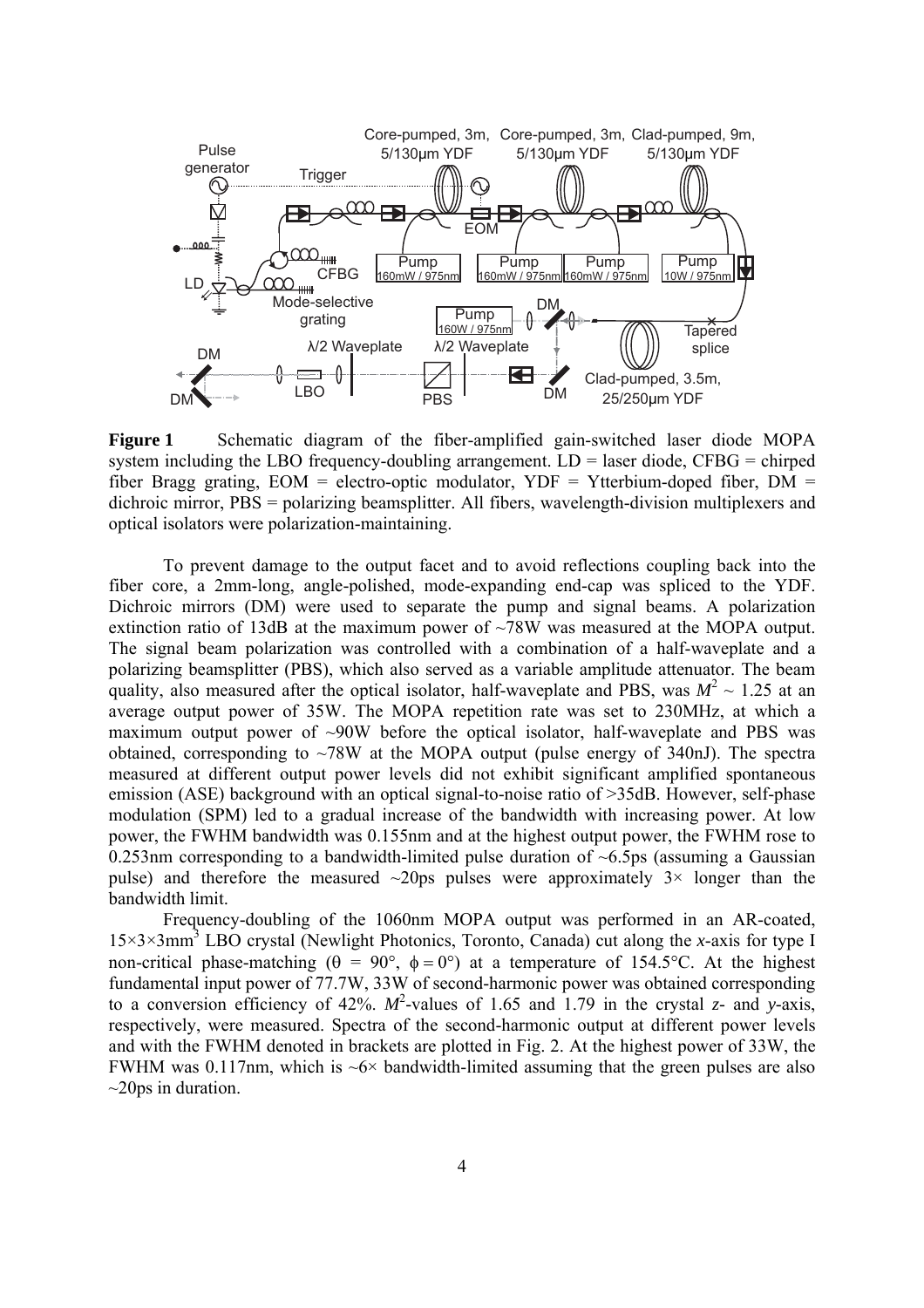To avoid potential problems with power-dependent beam sizes and focus shifts, the MOPA and therefore the LBO output was kept at a constant power level throughout, and the amount of green power used for OPO pumping was controlled with a half-waveplate and PBS variable attenuator.



**Figure 2** Normalized spectra of the second-harmonic output measured at different power levels (spectrum analyzer resolution 0.05nm). The FWHM at each power level is indicated in brackets.

#### *B. Synchronously-pumped optical parametric oscillator*

The OPO was set-up in a bow-tie ring cavity configuration as shown in Fig. 3. The congruent MgO:PPLN crystal, provided by Covesion Ltd., with a 5% MgO-doping concentration had dimensions of  $20 \times 10 \times 0.5$ mm<sup>3</sup> (L×W×T) and five poled gratings with periods of  $\Lambda = 6.7, 6.8$ , 6.9, 7.0, 7.1µm. The crystal was triple-band AR-coated on both facets for the pump, signal and idler wavelengths. The crystal was mounted in a gold-coated copper holder, which in turn was held in an oven (model PV40 from Covesion Ltd., controller TC200 from Thorlabs Inc.) with a resolution of 0.1°C at a temperature of 200°C. The high temperature was a measure against photo-refraction (additional to MgO-doping).

Two curved mirrors CM1 and CM2 with a radius of curvature of -250mm, a flat mirror and a flat output coupling (OC) mirror in a bow-tie ring setup constituted the OPO resonator. The length of the ring cavity was set to 2.61m corresponding to a pulse repetition rate of 115MHz, which was half of the 230MHz pump pulse repetition rate, accepting that two pulses circulate at the same time in the ring cavity. This method does not pose problems in terms of OPO threshold or efficiency and has been reported before [28, 29].

CM1, CM2 and the flat mirror were highly reflective  $(R > 99.5\%)$  over the signal tuning range of 650nm to 1060nm and highly transmissive for the pump at 530nm  $(T > 99\%)$  and the idler tuning range of 1060nm to 2870nm (*T* > 90%) resulting in singly-resonant behavior for the signal pulses. The two available OC mirrors were also highly transmissive for the pump and idler, but with transmissions of 3% and 10% over the signal wavelength range.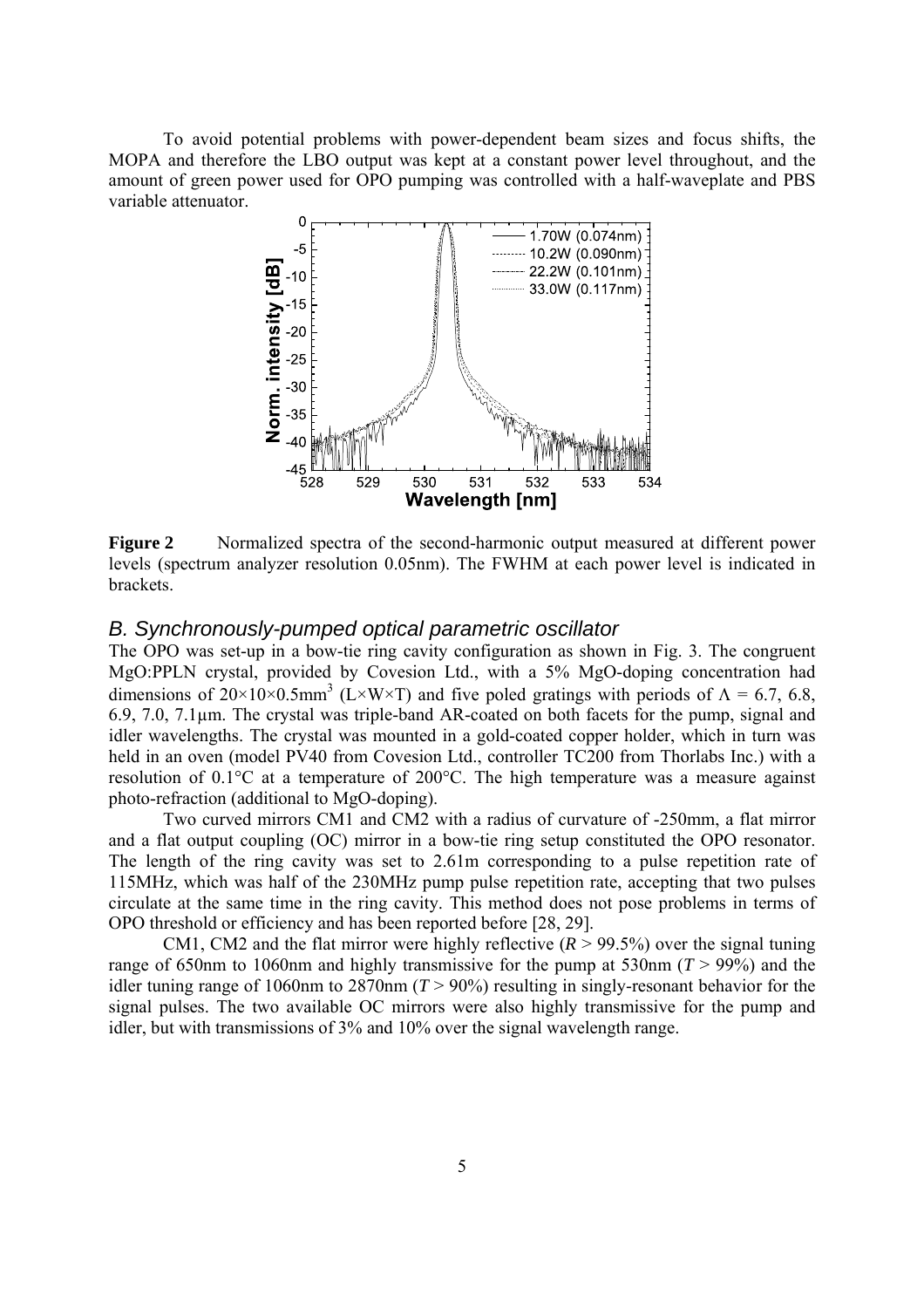

**Figure 3** Layout of the singly-resonant (signal), bow-tie OPO ring resonator. The pump beam was focused with a 175mm lens into the center of the MgO:PPLN after reducing its size with a telescope. The radius of curvature of CM1 and CM2 was -250mm. Two output coupler mirrors with signal transmissions of 10% and 3% were available. The mechanical chopper allowed for reduction of the input average power without reduction of the pulse peak power.

The resonator was calculated to yield a signal waist radius of  $\sim$ 42 $\mu$ m corresponding to a focusing parameter of  $\xi_s = 0.6$  (crystal length divided by confocal parameter). A two-lens telescope was used to closely match the pump spot size to the calculated signal spot size. A pump waist with a radius of 44µm and 42µm parallel and perpendicular to the resonator plane, respectively, was obtained corresponding to a focusing parameter of  $\xi_p \sim 0.4$ .

## **3. Results and discussion**

## *A. OPO output power and pump depletion vs. pump power*

The signal and idler output power as well as the pump depletion as a function of pump power for two different OPO experiments are presented in this section. Observations of photo-refraction, GRIIRA and/or physical damage of the MgO:PPLN crystal during these experiments are discussed and analyzed in the following section 3.B, but briefly mentioned here in order to clarify the chronology of the experiments.

#### *A.1 Full average pump power as input to OPO (no mechanical chopping)*

In order to clarify the structure of this paper, we comment that 'full average power' here means that the input pump beam was not yet mechanically chopped, as was required for the experiments in section 3.A.2 ('reduced average power').

Initial oscillation of the OPO was achieved by using the 7.1µm poled grating of the MgO:PPLN and the OC with  $T = 3\%$ . In combination with the temperature of 200°C, a signal wavelength of 808nm was expected using the temperature-dependent Sellmeier equation for MgO:PPLN [30]. The average pump power at 530nm was 2W with an expected threshold of a few hundred milliwatts based on the same analysis as described below. The threshold, however, could not be experimentally confirmed due to the temporally unstable signal and idler output and physical damage in the center of the poled grating after only ~30min of operation.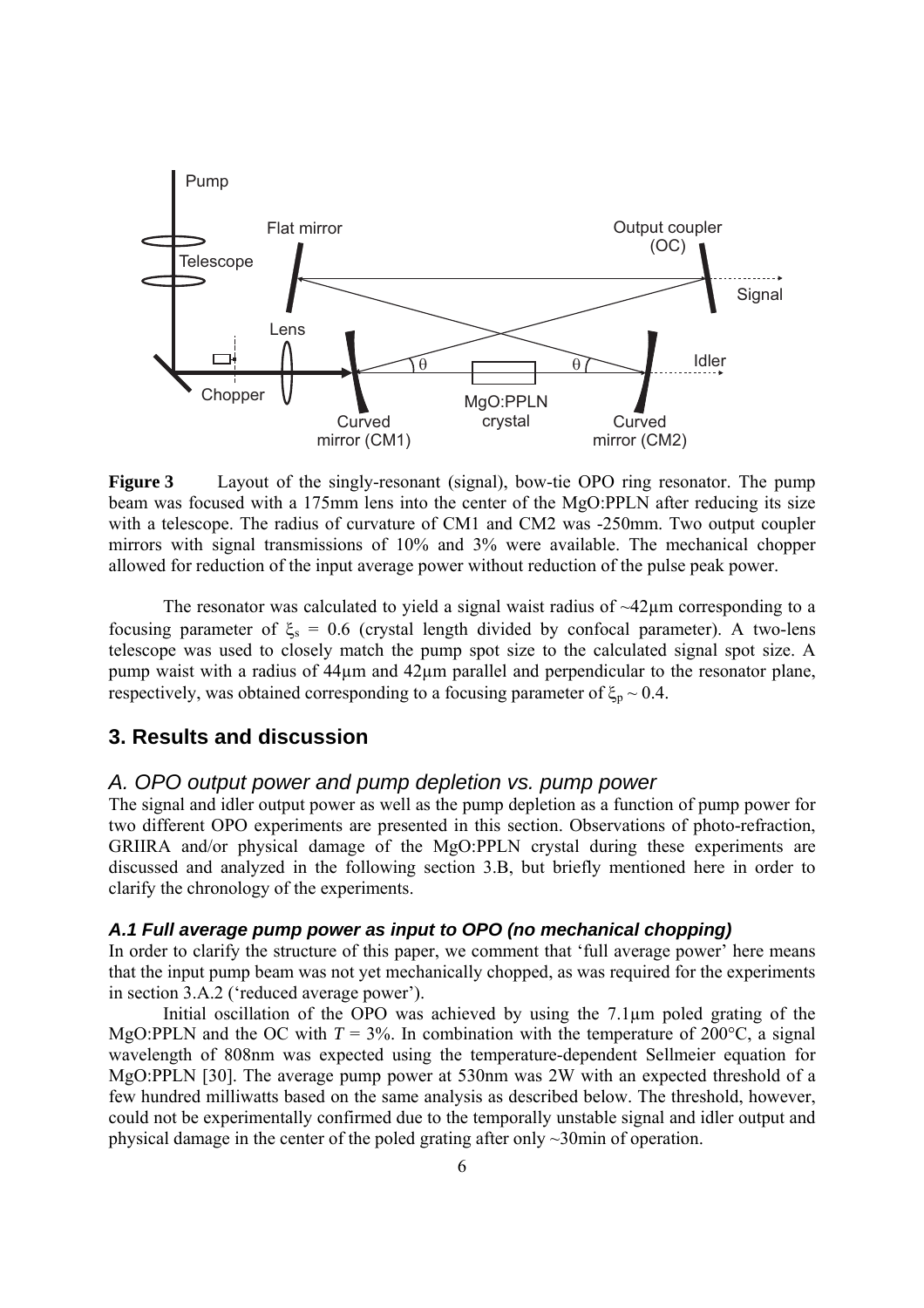In the next step, the adjacent 7.0µm grating and considerably less average pump power of maximally 500mW was used, since the oscillation threshold was expected to be relatively low. An analysis of the threshold based on [31] for low-gain (i.e. no output coupling), CW OPOs with arbitrary focusing parameter and on its extension to synchronous pumping [32] yielded an estimated average power threshold value of  $\sim 100$  mW with the assumption of 5% signal power round-trip loss (3% output coupling, 1% crystal AR-coating reflections, 1% diffraction / scattering losses). Fig. 4 shows the signal and idler output power versus the input pump power as well as the pump depletion. The measured threshold pump power was 181mW and the slope efficiencies extracted from the linear curve fits were  $\sim$ 20% for both idler and signal. The pump depletion was not yet saturated at 500mW of pump power, but reached a value between 50% and 60%.

The calculated signal and idler wavelengths for 530nm pump wavelength, 7.0µm crystal grating, 200°C crystal temperature were 825nm and 1483nm, respectively.  $\overrightarrow{M^2}$ -values of 1.41 / 1.34 for the idler and 1.38 / 1.44 for the signal in the planes parallel / perpendicular to the OPO resonator were measured, respectively. The OPO output was still temporally unstable and a more careful optimization of the alignment was not feasible. After a few hours of operation, a dark spot in the center of the green pump spot at the location of the OC mirror was observed. This spot moved up and down relative to the stationary green pump spot, when the crystal was moved up and down. This was a clear indication that it was necessary to further reduce the power that the MgO:PPLN was subjected to.



**Figure 4** Signal and idler output power and pump depletion as a function of input pump power using the 7.0µm poled grating of the MgO:PPLN and a 3% OC.

#### *A.2 Reduced average pump power as input to OPO (with mechanical chopping)*

To investigate, whether the damage effects observed in the previous section were due to average power (thermally induced) or peak power, a mechanical chopper was introduced to reduce the input pump average power without reducing the pulse peak power. A mechanical chopper with a 1:9 duty cycle and a frequency of 150Hz was placed in the pump beam to transmit 10% and block 90% of the total power ('transmit' period 0.67ms, 'block' period 6ms). Note that a reduction of the pump source repetition rate to tens of megahertz would have the same effect, but this would be less practical, since a much longer OPO cavity, for example with a fiber for signal feedback [25, 33], and hence a complete re-alignment of the OPO would be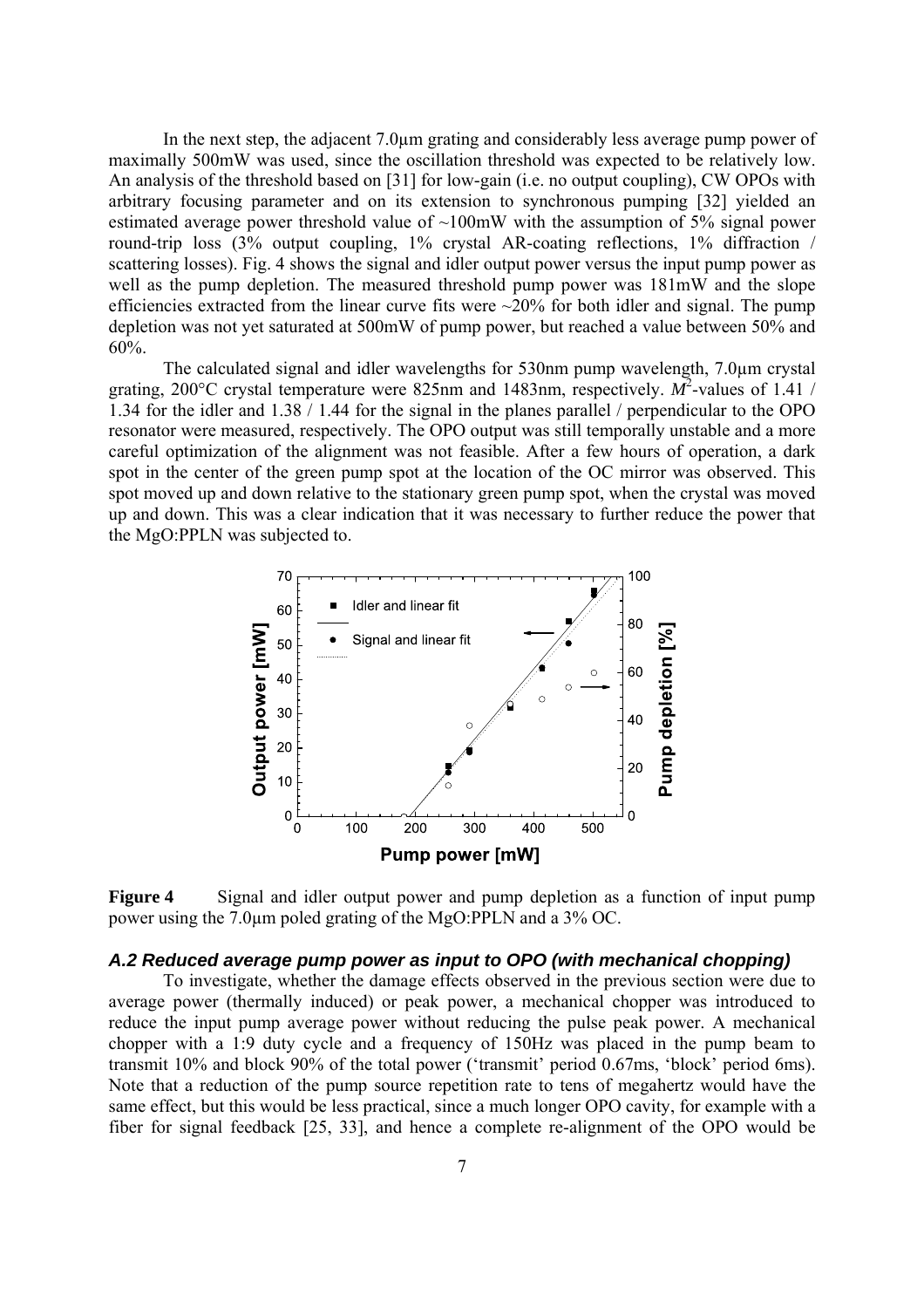required. During the 'transmit' cycle, the peak intensity of the focused picosecond pulses remained unaltered and hence the threshold unaffected. The power values in the graphs shown in Fig. 5 and Fig. 7 are the average powers within the 'transmit' cycle, i.e. the measured powers multiplied by a factor of 10. An MgO:PPLN grating period of 6.9µm was used yielding a signal and an idler wavelength of 845nm and 1421nm, respectively. Due to the strongly reduced average power, no optical damage was observed in this experiment using the 3% OC (Fig. 5), despite maintaining high peak power. The threshold was  $120mW$ , the pump depletion  $\sim 60\%$  and the slope efficiencies 18% (idler) and 14% (signal).



**Figure 5** Output power and pump depletion versus pump power using a mechanical chopper to reduce the average input power by a factor of 10. The 6.9µm poled grating and the 3% OC were used. All power values plotted represent the average power within the 'transmit' cycle of the chopper.



**Figure 6** Fractional deviation around the mean value of the MOPA output (1060nm), the frequency-doubled output (530nm) and the OPO signal output (845nm) over a period of 10min.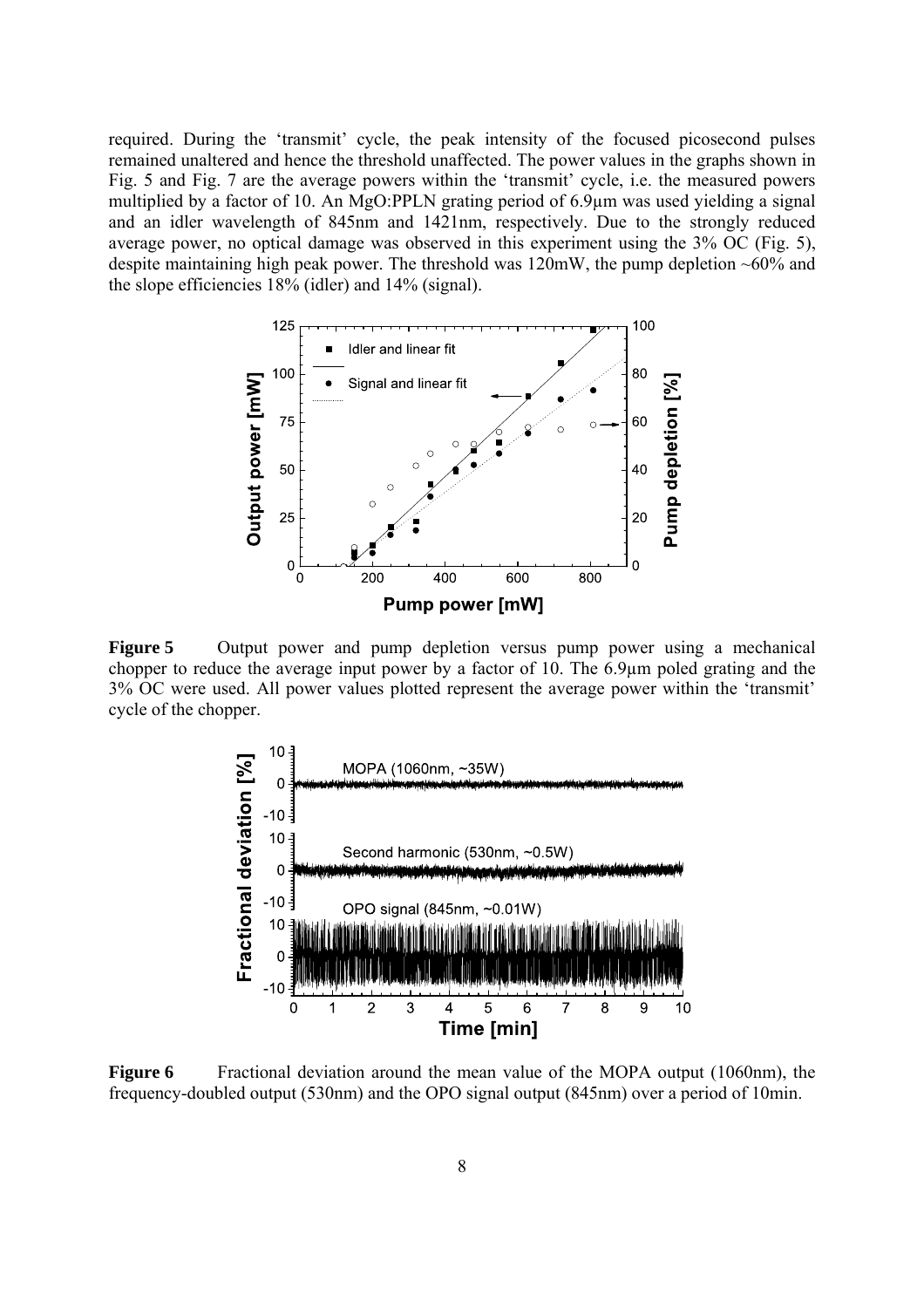

**Figure 7** Same as Figure 5, but with a 10% OC. All power values plotted represent the average power within the 'transmit' cycle of the chopper.

 In order to quantify the power stability of the OPO and also the pump source, the output power from the MOPA (1060nm), the frequency-doubling stage (530nm) and the OPO (signal at 845nm) were recorded over a period of 10min and the fractional deviations from the mean values were plotted (Fig. 6). Polarization drifts of the MOPA, air drifts and temperature fluctuations influence the transmission through the OI and PBS and the LBO conversion efficiency, which was expressed in a fractional deviation of the green power of approximately  $\pm 2\%$  compared with  $\pm 1\%$  from the MOPA. However, the fractional deviation of the OPO signal output of approximately  $\pm 10\%$  could not be solely attributed to the input pump. The OPO was enclosed in a box to reduce air drifts and temperature fluctuations to a minimum. It was suspected that photo-refraction was the main source of the OPO power instability.

The 3% OC was then replaced by the 10% OC to extract more signal power from the resonator. The mechanical chopper was still placed in the pump beam. As shown in Fig. 7, the oscillation threshold was  $369mW$ , the pump depletion saturated at  $\sim$ 30% and the slope efficiencies were 16% (idler) and 23% (signal). Signal and idler output powers of 165mW and 107mW, respectively, were obtained at a pump power of 1.05W. The expected signal output power  $P_s$  can be calculated with [9]

$$
P_s = P_{pump} D \frac{\lambda_p}{\lambda_s} \frac{T_{OC}}{T_{OC} + \varepsilon_s}, \qquad (1)
$$

where  $P_{\text{pump}}$  denotes the input pump power, *D* the pump depletion (as a decimal number),  $\lambda_p$  and  $\lambda_s$  the pump and signal wavelengths, respectively,  $T_{\rm OC}$  the OC transmission and  $\varepsilon_s$  the signal power round-trip loss (excluding OC transmission here). At the highest pump power of 1.05W, where the pump depletion was  $D = 0.33$ , with the signal wavelength of 845nm and for an estimated loss of  $\varepsilon_s = 0.05$  (4% crystal coating reflections, 1% diffraction / scattering losses),  $P_s$ was calculated to be 145mW, which was in good agreement with the measured value of 165mW. Once again, no optical damage occurred in these experiments with the 10% OC.

Due to the output power instability of the OPO, accurate recordings of spectra with an optical spectrum analyzer were not possible.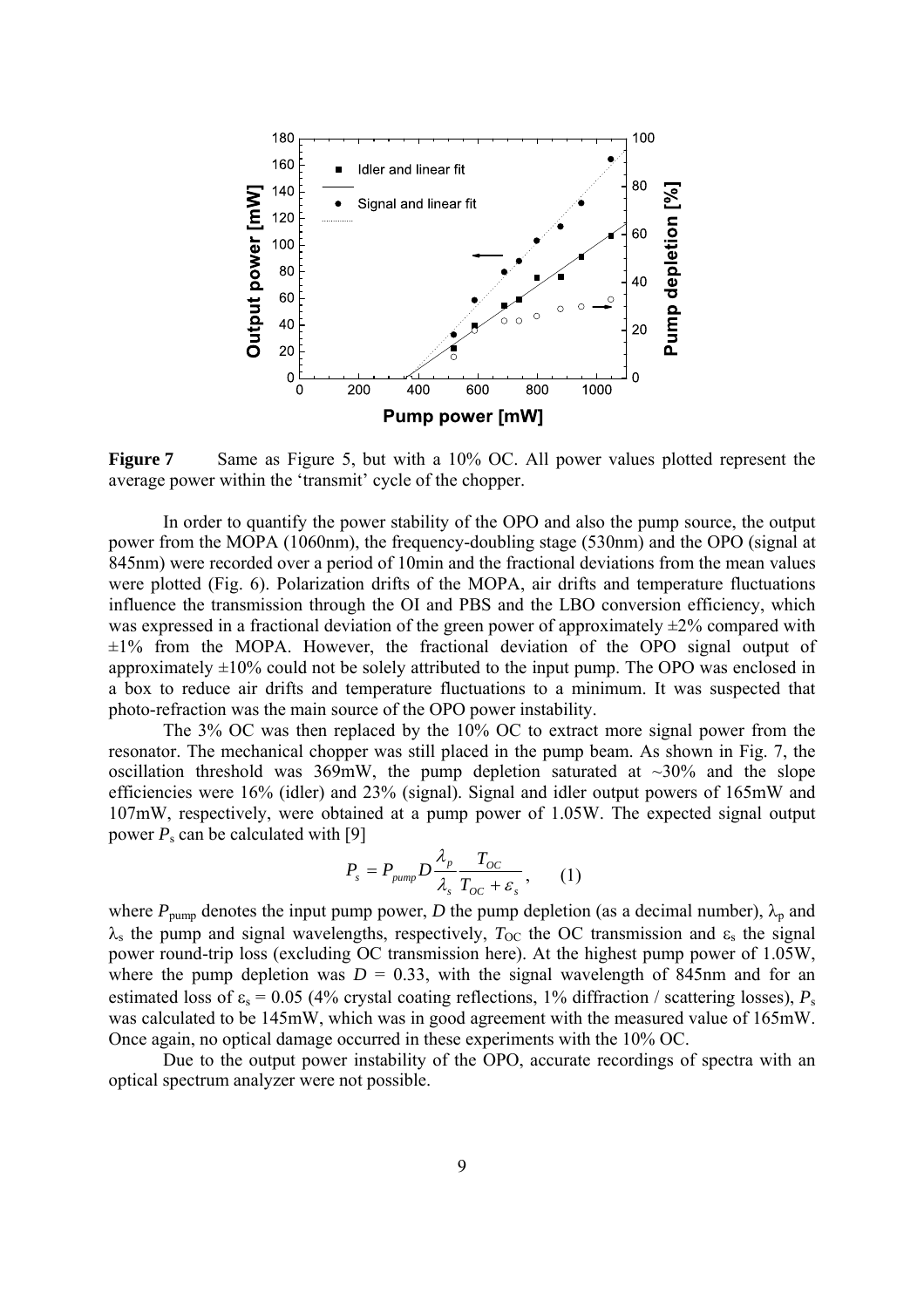### *B. Nonlinear crystal performance and damage issues*

In this section, we describe and analyze the different damage effects that occurred during the experiments of section 3.A.

We define the peak intensities  $I_{\text{peak}}$  discussed in this section as

$$
I_{peak} = \frac{P_{av}}{\Delta t \times f_{rep} \times \left(\frac{\pi}{2} w_0^2\right)},
$$
 (2)

where  $P_{av}$  denotes the average power,  $\Delta t$  the FWHM pulse duration,  $f_{\text{ren}}$  the repetition rate and  $w_0$ the  $1/e<sup>2</sup>$ -waist radius, assuming a Gaussian spatial beam profile. An overview of the experimental parameters and the observed damage described in the following is given in Table 1.

| <b>Pump source</b>                               | 532nm CW laser | Frequency-doubled MOPA (20ps, 230MHz, 530nm) |                  |                       |                  |                                  |
|--------------------------------------------------|----------------|----------------------------------------------|------------------|-----------------------|------------------|----------------------------------|
| Average pump power<br>[W]                        | $\overline{2}$ | $\overline{2}$                               | 0.5              | $1 \rightarrow 0.1^*$ |                  |                                  |
| $1/e2$ -waist radius<br>[ $\mu$ m <sup>2</sup> ] | $35\times38$   | $44\times42$                                 | $44\times42$     | $44\times42$          | $49\times51$     | $49\times51$                     |
| <b>Peak intensity</b><br>[MW/cm <sup>2</sup> ]   | 0.1            | 15                                           | 3.75             | 7.5                   | 11               | 17                               |
| <b>Crystal grating used</b><br>${\rm [µm]}$      | 6.7            | 7.1                                          | 7.0              | 6.9                   | 6.8              | 6.8                              |
| <b>Permanent damage?</b>                         | No             | Yes<br>$(optical +$<br>physical)             | Yes<br>(optical) | N <sub>0</sub>        | Yes<br>(optical) | Yes<br>$(optical +$<br>physical) |

† no OPO operation

\*mechanically chopped at 1:9 duty cycle to 0.1W

**Table 1** Summary of the different OPO pump regimes and damage effects observed (optical = dark spots / beam distortion during operation, physical = degradation of the crystal visible with a microscope).

#### *B.1 Crystal performance under the influence of the full average pump power*

This section refers to the observations made during the experiments of section 3.A.1, where no mechanical chopper for the pump beam was used.

With 2W of average pump power, which corresponds to a peak intensity of  $\sim$ 15MW/cm<sup>2</sup>, incident for approximately 30min to the 7.1µm grating of the MgO:PPLN crystal, permanent physical damage was visible with the unaided eye. The microscope image in Fig. 8 clearly shows individual, closely spaced damage tracks within a cigar-shaped volume in the center of the MgO:PPLN crystal. This has been reported before and photo-refraction or self-focusing was suspected to cause the damage [34]. The damage is clearly associated with the high intensity pumping region, with the pump waist being located at the center of the crystal. With the equation for the critical power of self-focusing given in [35], a critical power of  $\sim$ 22kW is calculated using the nonlinear refractive index  $8.3 \times 10^{-19}$  m<sup>2</sup>/W at 532nm [26], the linear refractive index 2.3 at 530nm and assuming a Gaussian beam profile. The peak power of the 20ps long pump pulses was only 435W and, thus, self-focusing can be safely ruled out as the cause for physical damage.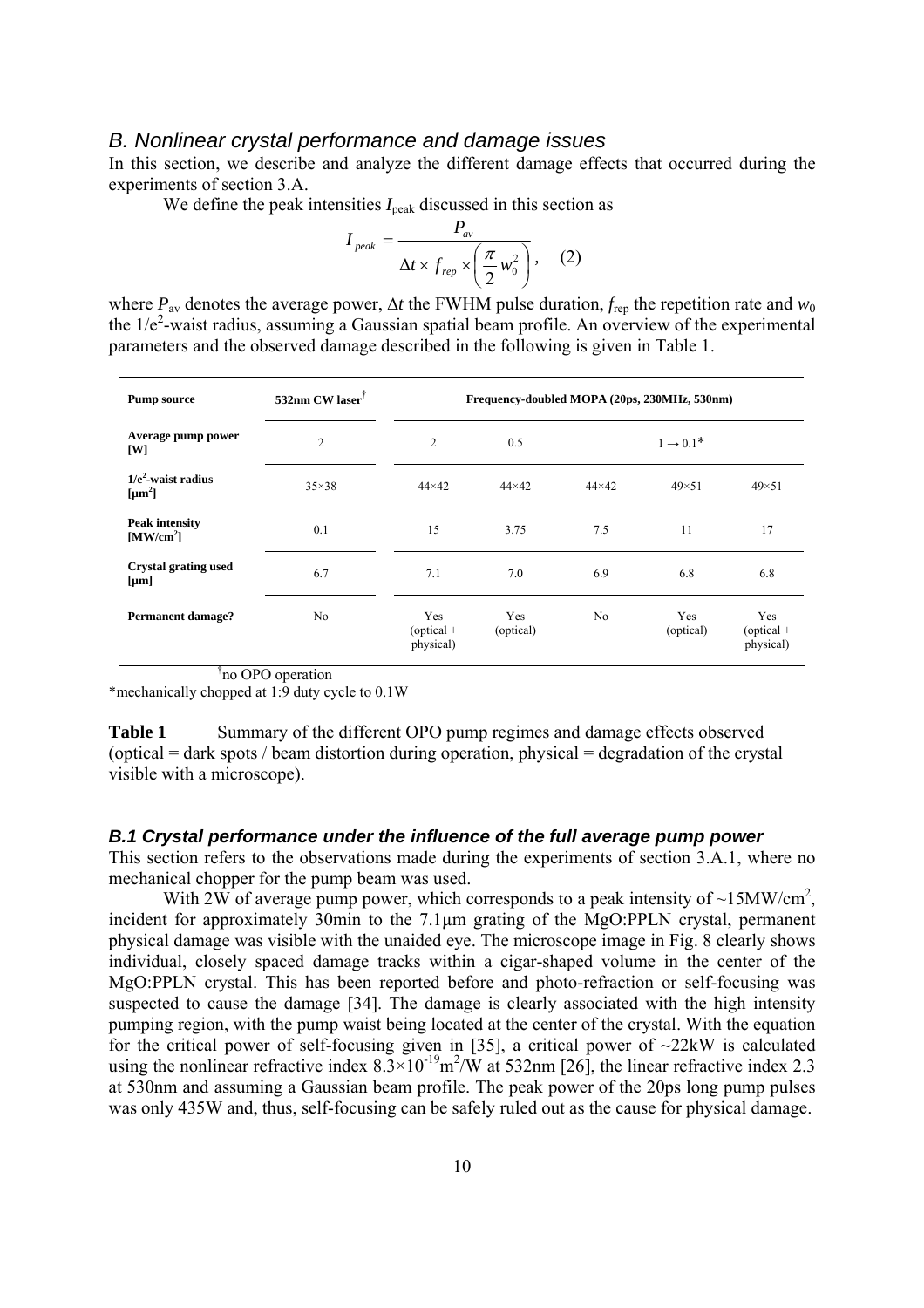

**Figure 8** Microscope image of the damage within the 7.1 µm poled grating, where individual damage tracks are clearly visible.

Additionally, the transmitted green pump beam was distorted and had a dark center (region of physical damage) as observed in the green spot on the OC mirror. This beam distortion was previously described as a consequence of photo-refraction [10, 23]. The dark spot within the green spot could be a preceding, more sensitive sign of the physical track formation before it can be seen with a microscope and was possibly not only due to photo-refraction, but also due to GRIIRA. Since a signal and an idler wave in the infrared were generated, GRIIRA could have led to a thermal loading of the crystal and the associated physical damage. The inherent infrared absorption of LN can increase by up to a factor of five with green light present [14] and is quadratically dependent on the green power, but can recover to its initial value after  $\sim$ 20s [13] before physical damage occurs. According to findings in [14], a higher MgO-doping concentration of >6% could help to avoid GRIIRA, because a threshold-like behavior in terms of optical damage has been reported. For a higher concentration, all of the intrinsic  $Nb<sup>5+</sup>$  anti-site defects (Nb<sup>5+</sup>-ions at the lattice location of  $Li^+$ -ions) of congruent LN are replaced by Mg<sup>2+</sup>-ions. In general,  $Nb<sup>5+</sup>$  anti-site defects act as electron traps and locally change the absorption properties, referred to as polaron absorption, which is inhibited when  $Mg^{2+}$ -ions occupy these anti-site defects. However, MgO:PPLN crystals with doping concentrations >5% suffer from growth defects and can not be grown at high quality, which also impairs the subsequent poling process. Hence, an optimum concentration of 5% is typically used by commercial suppliers. Alternatively, a stoichiometric crystal composition with balanced Nb and Li concentrations could decrease GRIIRA due to the absence of anti-site defects. To confirm whether or not GRIIRA caused the physical damage, an unpoled region of the MgO:PPLN sample was pumped for 30min under the same conditions as above, i.e. 2W of average power and  $\sim$ 15MW/cm<sup>2</sup> of peak intensity. Since no parametric oscillation can occur in an unpoled region, no signal or idler in the IR can be generated and hence green-induced IR absorption can not occur. Physical damage of the unpoled region was observed again, which is evidence that processes other than only GRIIRA contribute to the physical damage. Similar to  $Nb<sup>5+</sup>$  anti-site defects, lattice impurities such as  $Fe^{2+}$ -ions can facilitate both linear and nonlinear (e. g. two-photon) absorption [14, 15], which can potentially be a damage contributor [36]. Although the MgO:PPLN sample was of high quality, impurities on the order of parts-per-million naturally occur [12, 36, 37].

The 7.0 $\mu$ m grating that was pumped with a 4 $\times$  lower average power of 0.5W (after damage of the 7.1µm grating at 2W) did not show any signs of visible physical damage after a few hours of OPO operation. However, the beam distortion and the dark spot within the green spot on the OC as described above were again existent. The lower average power and the lower peak intensity of 3.75MW/cm<sup>2</sup> did not trigger GRIIRA at a level that could have caused the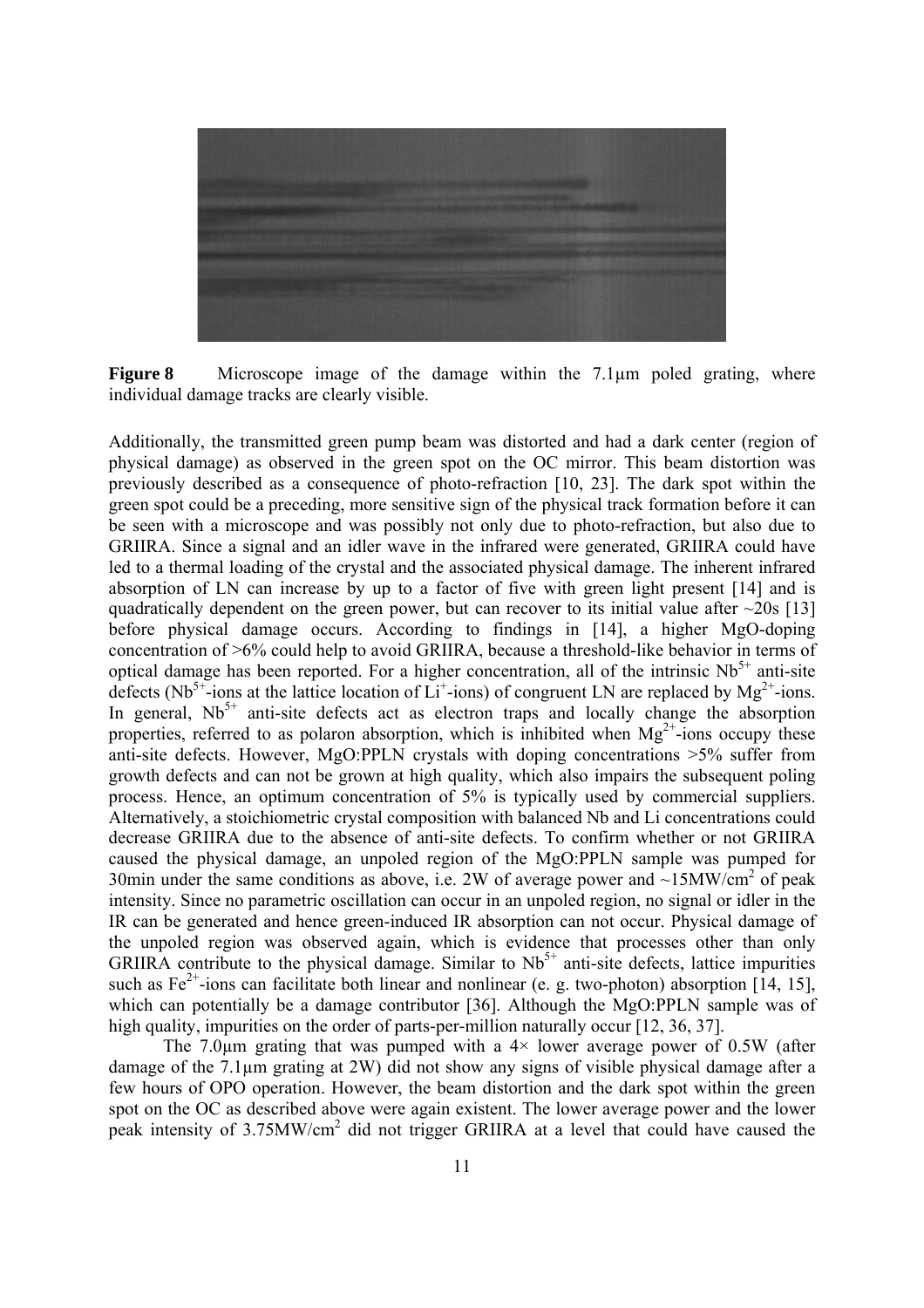catastrophic thermal loading and physical damage seen before (quadratic scaling law). Photorefraction appears to be the dominating effect here. A comparison with reported threshold intensities for photo-refraction of  $2MW/cm^2$  for a congruent  $5\%$  MgO:PPLN sample [16] and >8MW/cm<sup>2</sup> for a congruent 6% MgO:PPLN sample [14] (CW, green light, focused beams, no OPO operation) shows that the intensity of this experiment was on the same order of magnitude. On the other hand, damage thresholds vary largely in the literature based on the pump source parameters. Also, definitions of damage vary considerably in the published literature with some papers referring to damage as the onset of measurable changes in the refractive index, whilst others refer to damage as irreversible physical damage. Depending on the level of exposure, the effects of photo-refraction can be reversed by annealing the crystal for a few hours. However, the dark spot was still existent after 2h of annealing at 220°C and a recovery period of many days (without using the crystal in the OPO). Thus in this case, the damage appears to be irreversible suggesting not only optical, but also physical damage.

#### *B.2 Crystal performance under the influence of reduced average pump power*

This section refers to the observations made during the experiments of section 3.A.2, where a mechanical chopper in the pump beam reduced the average pump power.

The experiments with a mechanically chopped pump beam were carried out in the next poled grating of the MgO:PPLN with a period of 6.9µm. The importance of this experiment was to isolate the effect of high peak power from the effect of high average power on the damage and to investigate their impacts. A maximum of  $\sim$ 1W of average pump power before the chopper was  $10\times$  reduced to  $\sim 0.1W$  (1:9 duty cycle) and then focused into the crystal. The peak intensity before and after the chopper was  $7.5$ MW/cm<sup>2</sup>, since the pulses within the 0.67ms-long, 10% 'transmit' cycle were not affected by the chopping. Under these circumstances, i.e. with a true input average pump power of 0.1W, the OPO was operated without any permanent damage or dark spots observed. The 6ms-long chopper 'block' cycle was too short for a recovery of the GRIIRA effect, which has a time constant of  $\sim$ 20s [13], but the significantly reduced average power avoided the physical damage. The strong signal and idler output power fluctuations (Fig. 6) indicated that some low-level photo-refraction was still present. Again, the 6ms 'block' cycle was not long enough to allow for a natural recovery of the photo-refractive effect, i.e. a complete diffusion of the free charge carriers, since the time constants for this process, even at elevated temperatures, are orders of magnitude larger. With the intensity of  $7.5\text{MW/cm}^2$  being  $2\times$  higher than in the previous experiment, the damage process appears to require high average power and not just high intensity.

#### *C. Optimum operational regime*

For a more exact determination of the damage threshold, we carried out a systematic investigation starting from the situation as given in column 5 of Table 1 with 0.1W of average power as input to the crystal, where no damage was observed. The average power was kept constant and the peak intensity was successively increased. This independent control was achieved by using a half-waveplate and polarizing beamsplitter to increase the average power and hence the peak intensity followed by a mechanical chopper with wheels of decreasing duty cycle to only reduce the average power but not the peak intensity of the pulses within the 'transmit' cycle. After 1h of operation (signal and idler present) using the previously unused 6.8 $\mu$ m grating and a pump pulse intensity of ~11MW/cm<sup>2</sup>, the beam distortion and dark spot effect were observed, but no physical damage was generated. At an even higher intensity of  $\sim$ 17MW/cm<sup>2</sup>, physical damage occurred after only a few minutes in that same grating. Therefore, the peak intensity damage threshold can be pin-pointed to a range of around  $7.5\text{MW/cm}^2$  to  $11$ MW/cm<sup>2</sup>.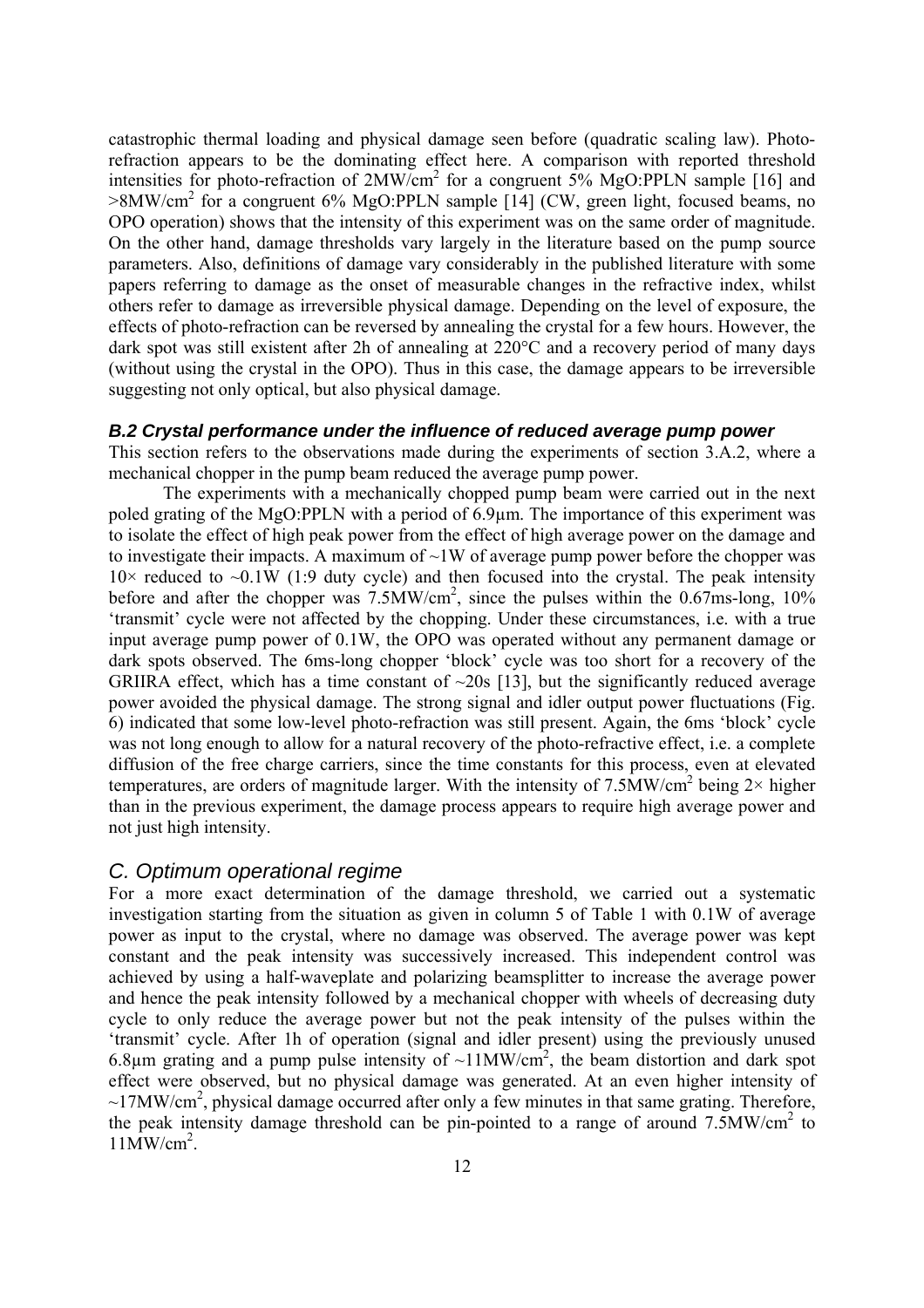In order to further confirm the assumption that both average power and peak intensity lead to crystal damage, the influence of pulse peak power / intensity on the described damage was completely eliminated by using a frequency-doubled (532nm), diode-pumped, solid-state CW laser with up to 2W of average power focused to a spot with  $1/e^2$ -radius of  $35\mu m \times 38\mu m$ inside the MgO:PPLN (intensity at the waist  $\sim 0.1$ MW/cm<sup>2</sup>). If it was exclusively the average power of 2W causing the physical damage, then using a 2W green CW laser should also lead to this type of damage. Without operating the nonlinear crystal in an OPO but with simple transmission of the focused green beam through the 6.7µm grating for a period of 1h, this grating did not exhibit the previously observed physical damage (closely spaced tracks) or dark spots. Therefore, the damage threshold regarding average power only (no pulses) exceeds 2W. This observation is supported by OPO and SHG publications in the CW regime reporting several Watts of green light [17-20].

Table 1 gives a summary of the different OPO pump regimes used in the experiments and the parameters involved. In this context, optical damage means the dark spots within and the beam distortion of the transmitted green pump beam (typically reversible), whereas physical damage means a physical degradation of the crystal structure visible under a microscope (irreversible).

After all the experiments were carried out, the crystal coatings were examined with a microscope and no anomalies were seen. Thus, all the effects described in this section were not caused by problems with the coatings.

#### *D. Discussion*

The damage observed can be classified into two categories: optical damage (dark spots and beam distortion) and physical damage (degradation of the crystal structure) depending on the average power and peak intensity conditions. However, it can not be ruled out that the optical damage is only a preceding, more sensitive sign of the physical damage before it can be seen with a microscope. Furthermore, instabilities due to photo-refraction were always present and could be quantified with an output power fluctuation of  $\pm 10\%$  of the OPO signal beam.

It was found that high pulse peak intensities were required to damage the crystal, since an experiment with a green CW pump laser did not cause damage up to an average power of 2W (the intensity at the focus was  $0.1$ MW/cm<sup>2</sup>). However, a reduction of the average power seemed to be beneficial in that for an average power of  $0.1W$ , peak intensities of  $11MW/cm<sup>2</sup>$  were required to observe damage, whereas only  $3.75$ MW/cm<sup>2</sup> led to damage, when the average power was  $0.5W$ 

It was also found that the green pump light alone led to optical and physical damage, which was demonstrated by subjecting an unpoled region of the MgO:PPLN sample to 2W and 15MW/cm2 of pump light for around 30min, after which the crystal was damaged. It was argued that if no parametric oscillation is possible and hence no signal and idler in the infrared is present, no green-induced IR absorption should be possible. From this observation, we conclude that while GRIIRA may have contributed to the damage during OPO operation, it was not the sole damage process.

Given that the damage process appears to only require intense green light and not the presence of infrared light, we speculate that the process is initially due to nonlinear absorption. The dependence of the damage process on average power as well as intensity suggests that linear absorption, perhaps as a result of defects formed by the high intensity visible light, also plays a role. It has previously been shown that lattice impurities, primarily Fe-ions on the parts-permillion scale, can facilitate linear and nonlinear absorption [12, 14, 15, 36, 37].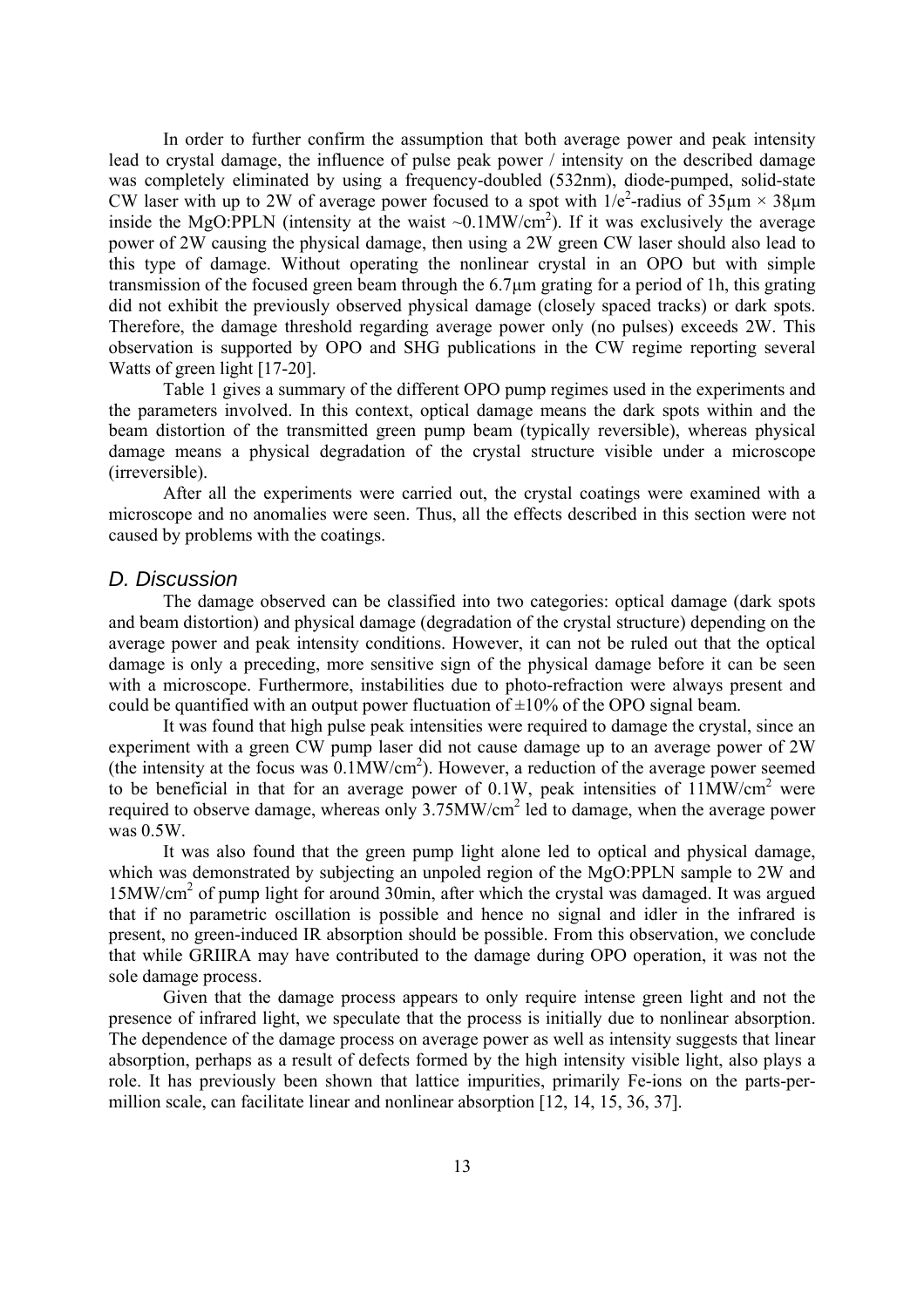## **4. Conclusions**

In summary, we have demonstrated a synchronously pumped OPO based on MgO:PPLN producing  $\sim$ 165mW (signal, 845nm) and  $\sim$ 107mW (idler, 1421nm) of average power for  $\sim$ 1W of green pump power at 530nm. The oscillation threshold was 369mW and the pump depletion saturated at  $\sim$ 30%. The pump source consisted of a 20ps, frequency-doubled, fiber-amplified, gain-switched laser diode MOPA system operating at a repetition rate of 230MHz. This OPO can theoretically generate signal and idler wavelengths between 800nm and 900nm and 1.28µm and 1.54µm, respectively, and thus is an attractive alternative to Ti:Sapphire laser, currently the preferred choice for tunable ultrashort pulses in the near-infrared. However, operation, especially at higher pump power, was complicated and even prevented due to well-known effects occurring in LN such as photo-refraction and GRIIRA. It was found that a combination of both high average power and high peak intensities led to crystal damage.

 An investigation of crystal damage mechanisms, when MgO:PPLN is subjected to light pulses in the visible (as opposed to CW operation with several Watts of power, where no such effects are observed), was carried out with the result that the observed damage required peak intensities of around 10MW/cm<sup>2</sup>. But at the same time, an influence of the average power to the damage was evident and a reduction of the average power appeared to be beneficial for the same peak intensity. Photo-refraction, GRIIRA and nonlinear absorption were identified as possible damage processes with nonlinear absorption being the most likely process for physical damage of the crystal structure.

We confirmed the already wide-spread insight that LN used in ultrashort-pulse nonlinear devices with visible light suffers from detrimental effects, which limit the device efficiency and beam quality, but we were able to add important information as to where the limits and damage thresholds lie. This information can be added to the 'map' of safe operation regimes in terms of pulse duration, repetition rates, power levels, peak intensities and wavelengths and we hope that it might prove useful for future experiments. Nevertheless, LN is still an interesting crystal compared to bulk crystals such as LBO for use in green-pumped, ultrashort-pulse OPOs due to its advantageous properties such as the high nonlinear coefficient  $d_{\text{eff}} = 17 \text{pm/V}$ , the possibility of engineered phase-matching by periodic poling, the well-known physical and optical properties, the wide availability and the low price. A viable option for an efficient, pulsed, greenpumped OPO based on MgO:PPLN could be a low pump repetition rate of a few megahertz and a long but still compact fiber-feedback OPO resonator [25, 33], where the average power is low but the peak intensity is relatively high.

## **Acknowledgements**

This work was supported by the Engineering and Physical Sciences Research Council (EPSRC) grant EP/F032218/1. F. Kienle acknowledges the support of an EPSRC studentship.

## **References**

- 1. C. Cleff, J. Epping, P. Gross, and C. Fallnich, "Femtosecond OPO based on LBO pumped by a frequency-doubled Yb-fiber laser-amplifier system for CARS spectroscopy," Applied Physics B: Lasers and Optics **103**, 795-800 (2011).
- 2. C. L. Evans, E. O. Potma, M. Puoris'haag, D. Côté, C. P. Lin, and X. S. Xie, "Chemical imaging of tissue in vivo with video-rate coherent anti-Stokes Raman scattering microscopy," Proceedings of the National Academy of Sciences of the United States of America **102**, 16807-16812 (2005).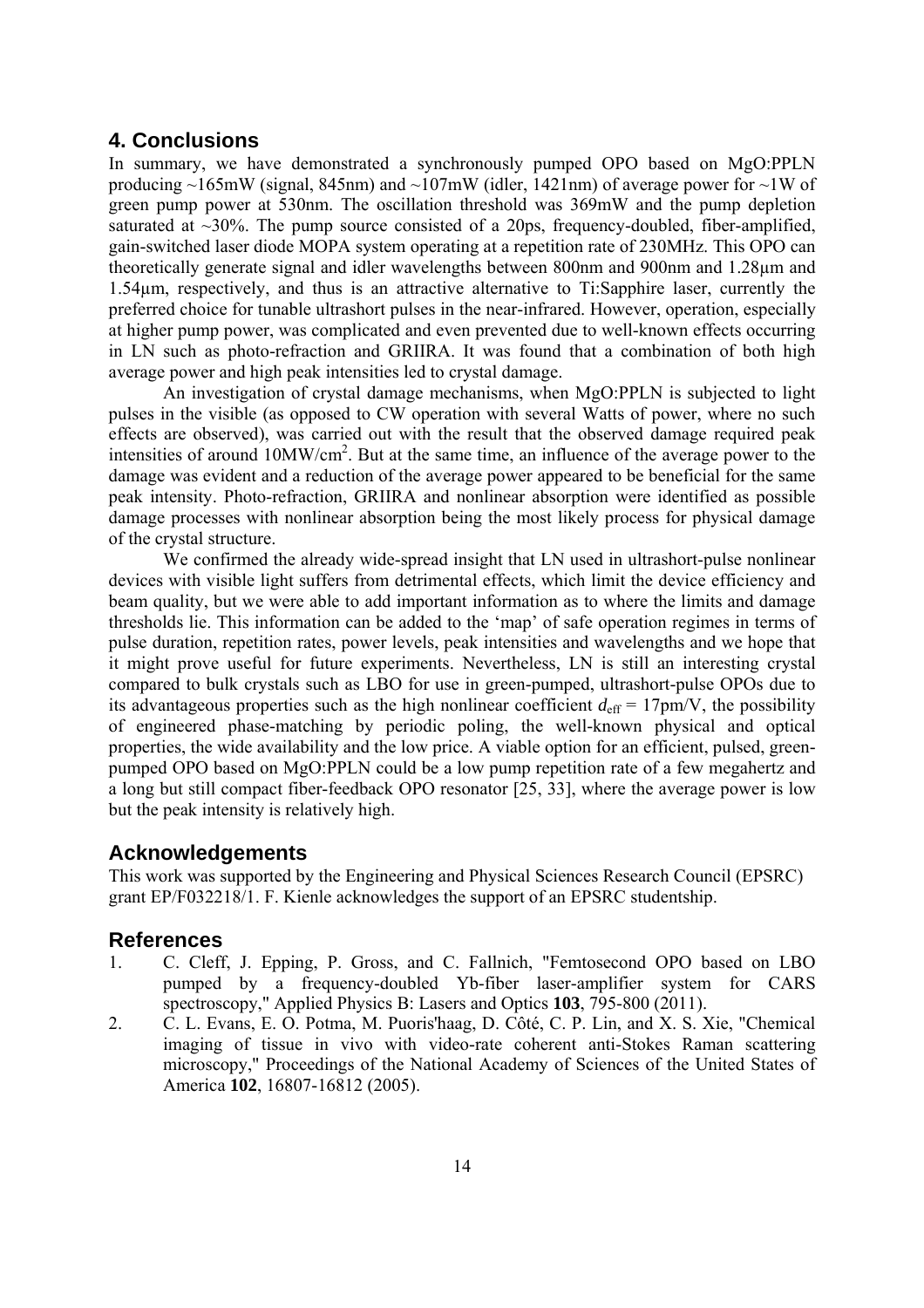- 3. F. Ganikhanov, S. Carrasco, X. Sunney Xie, M. Katz, W. Seitz, and D. Kopf, "Broadly tunable dual-wavelength light source for coherent anti-Stokes Raman scattering microscopy," Opt. Lett. **31**, 1292-1294 (2006).
- 4. K. Kieu, B. G. Saar, G. R. Holtom, X. S. Xie, and F. W. Wise, "High-power picosecond fiber source for coherent Raman microscopy," Opt. Lett. **34**, 2051-2053 (2009).
- 5. S. W. Hell and J. Wichmann, "Breaking the diffraction resolution limit by stimulated emission: stimulated-emission-depletion fluorescence microscopy," Opt. Lett. **19**, 780- 782 (1994).
- 6. S. D. Butterworth, S. Girard, and D. C. Hanna, "High-power, broadly tunable all-solidstate synchronously pumped lithium triborate optical parametric oscillator," J. Opt. Soc. Am. B **12**, 2158-2167 (1995).
- 7. M. Jurna, J. P. Korterik, H. L. Offerhaus, and C. Otto, "Noncritical phase-matched lithium triborate optical parametric oscillator for high resolution coherent anti-Stokes Raman scattering spectroscopy and microscopy," Applied Physics Letters **89**, 251116- 251113 (2006).
- 8. J. D. Kafka, M. L. Watts, and J. W. Pieterse, "Synchronously pumped optical parametric oscillators with LiB3B5," J. Opt. Soc. Am. B **12**, 2147-2157 (1995).
- 9. T. W. Tukker, C. Otto, and J. Greve, "Design, optimization, and characterization of a narrow-bandwidth optical parametric oscillator," J. Opt. Soc. Am. B **16**, 90-95 (1999).
- 10. A. Ashkin, G. D. Boyd, J. M. Dziedzic, R. G. Smith, A. A. Ballman, J. J. Levinstein, and K. Nassau, "Optically-induced refractive index inhomogeneities in LiNbO<sub>3</sub> and LiTaO<sub>3</sub>," Applied Physics Letters **9**, 72-74 (1966).
- 11. R. W. Boyd, *Nonlinear Optics,* 2nd ed. (Academic Press, San Diego, 2002), p. 576.
- 12. F. Jermann, M. Simon, and E. Krätzig, "Photorefractive properties of congruent and stoichiometric lithium niobate at high light intensities," J. Opt. Soc. Am. B **12**, 2066-2070 (1995).
- 13. R. G. Batchko, D. R. Weise, T. Plettner, G. D. Miller, M. M. Fejer, and R. L. Byer, "Continuous-wave 532-nm-pumped singly resonant optical parametric oscillator based on periodically poled lithium niobate," Opt. Lett. **23**, 168-170 (1998).
- 14. Y. Furukawa, K. Kitamura, A. Alexandrovski, R. K. Route, M. M. Fejer, and G. Foulon, "Green-induced infrared absorption in MgO doped LiNbO3," Applied Physics Letters **78**, 1970-1972 (2001).
- 15. J. Hirohashi, V. Pasiskevicius, S. Wang, and F. Laurell, "Picosecond blue-light-induced infrared absorption in single-domain and periodically poled ferroelectrics," Journal of Applied Physics **101**, 033105 (2007).
- 16. M. Nakamura, S. Higuchi, S. Takekawa, K. Terabe, Y. Furukawa, and K. Kitamura, "Optical damage resistance and refractive indices in near-stoichiometric MgO-doped LiNbO3," Jpn. J. Appl. Phys. Part 2 - Lett. **41**, L49-L51 (2002).
- 17. D.-H. Lee, S. K. Kim, S.-N. Park, H. Su Park, J. Y. Lee, and S.-K. Choi, "Continuouswave 532nm pumped MgO:PPLN optical parametric oscillator with external power regulation and spatial mode filtering," Appl. Opt. **48**, 37-42 (2009).
- 18. S. Zaske, D. H. Lee, and C. Becher, "Green-pumped cw singly resonant optical parametric oscillator based on MgO:PPLN with frequency stabilization to an atomic resonance," Applied Physics B: Lasers and Optics **98**, 729-735 (2010).
- 19. H. Furuya, A. Morikawa, K. Mizuuchi, and K. Yamamoto, "High-beam-quality continuous wave 3 W green-light generation in bulk periodically poled  $MgO:LiNbO<sub>3</sub>$ . Japanese Journal of Applied Physics Part 1-Regular Papers Brief Communications & Review Papers **45**, 6704-6707 (2006).
- 20. C. B. E. Gawith, Covesion Ltd., Romsey, SO51 9DG, UK, personal communication (2011).